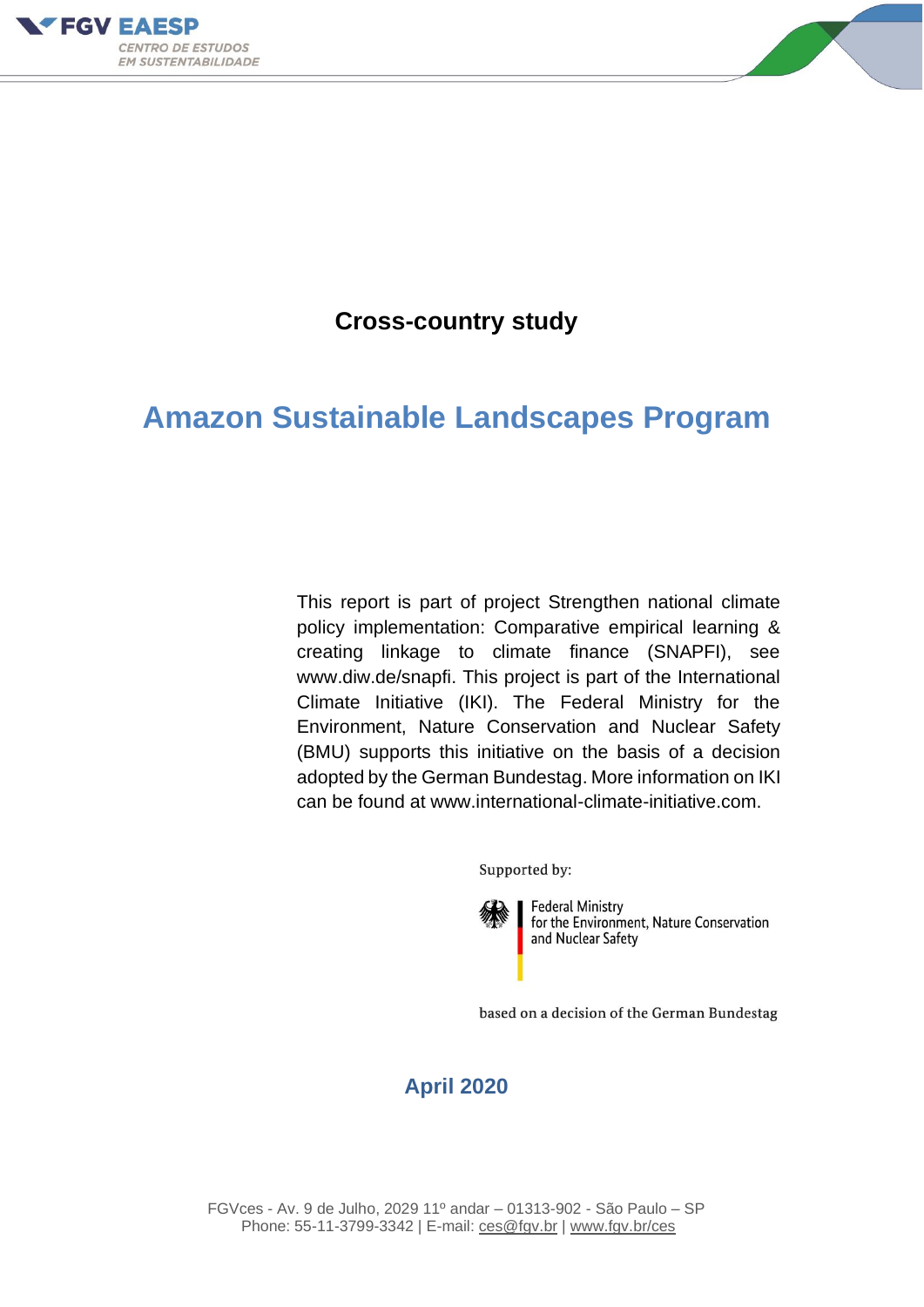



#### **About this study**

#### **Project**

Strengthen National Climate Policy Implementation: Comparative Empirical Learning & Creating Linkage to Climate Finance

#### **Project coordination**

The German Institute for Economic Research - DIW Berlin

#### **Financial support**

The International Climate Initiative (IKI), Federal Ministry for the Environment, Nature Conservation and Nuclear Safety (BMU)

#### **Case study conducted by**

Center for Sustainability Studies (FGVces), São Paulo School of Business Administration (FGV EAESP), Fundação Getulio Vargas (FGV)

#### **Technical team**

Camila Yamahaki Gustavo Velloso Breviglieri Annelise Vendramini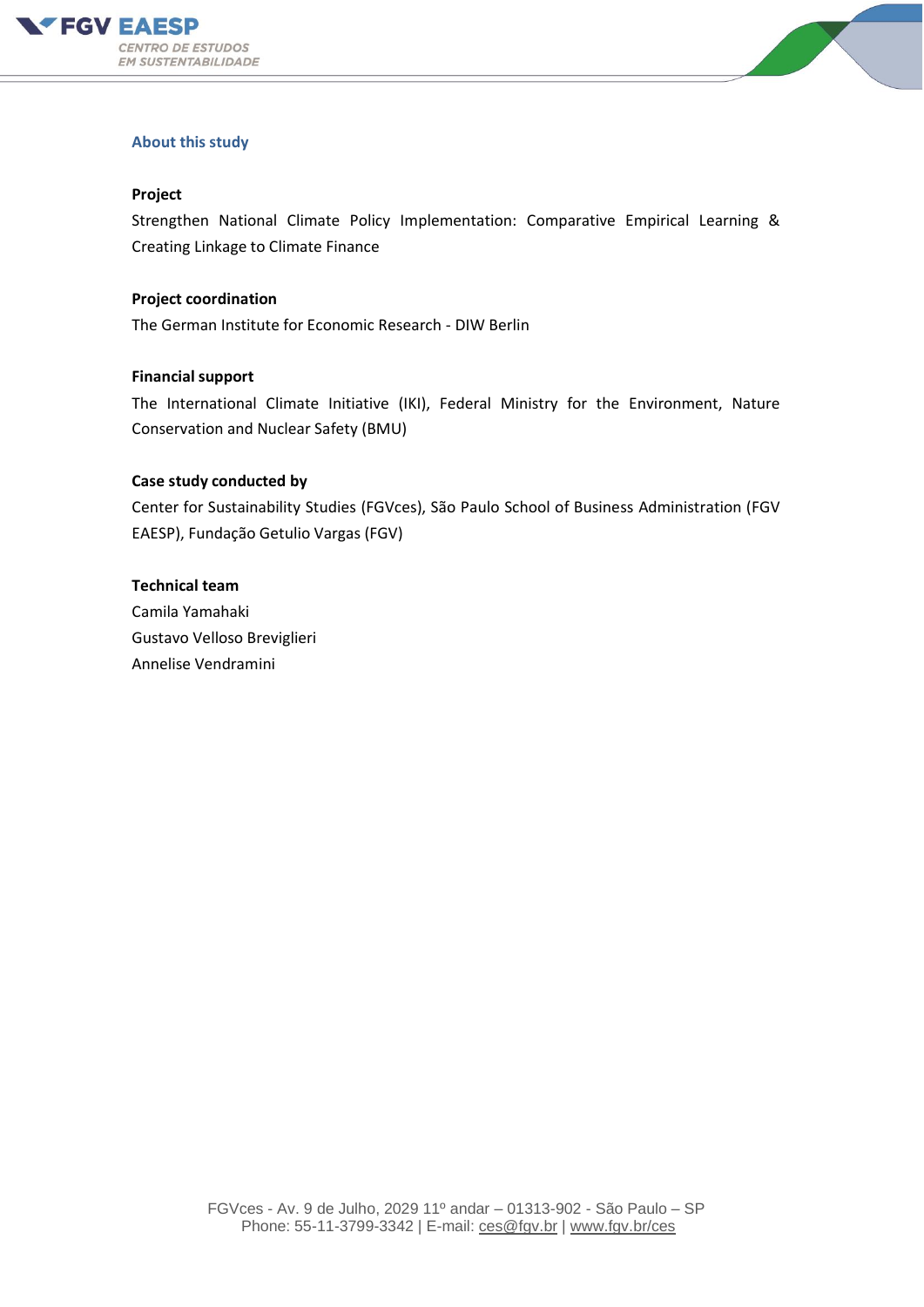



# **CASE 2 – AMAZON SUSTAINABLE LANDSCAPES PROGRAM**

The Amazon Sustainable Landscapes (ASL) Program seeks to increase conservation and biodiversity protection in one of the world's most threatened biomes, where balancing economic development and conservation remains an ongoing challenge.<sup>1</sup> The ASL Program was selected as one of the case studies for this cross-country study because it directly supports Brazil's Nationally Determined Contribution, particularly the goals of strengthening Forest Code implementation and ending illegal deforestation, the main source of carbon emissions in the country.

Drawing on secondary data and semi-structured interviews<sup>2</sup>, this chapter is divided into four sections. The first section offers a brief description of the Amazon Sustainable Landscapes (ASL) Program and of Brazil's national project. The second part analyses which factors and conditions have contributed to the good progress of the national project. The third section analyses which outcomes have been achieved so far. The final part summarises lessons learned. It is worth to note that we have found limited public information about the progress of the ASL Program, thus interviewing stakeholders was crucial to the development of this case study.

### **1. Brief description**

The Amazon Sustainable Landscapes (ASL) Program is funded by the Global Environment Facility (GEF), a trust fund established on the eve of the 1992 Rio Earth Summit to help developing countries and countries with economies in transition to meet the objectives of the international environmental conventions and agreements.<sup>3</sup> The ASL Program aims to **improve integrated landscape management and conservation of ecosystems in targeted areas in the Amazon region**. 4

The first phase of the program was approved by the GEF Council in October 2015<sup>5</sup>, and was signed into action in the end of 2017<sup>6</sup>. Brazil, Colombia and Peru, which together cover more than 83% of the Amazon, participated in the first phase, with GEF's grant of US\$ 113 million (US\$ 60.3 million was allocated to the Brazilian project). The second phase (which will start in 2021) was approved in 2019 to include other four countries:

<sup>1</sup> (GEF, 2017, 2019)

<sup>&</sup>lt;sup>2</sup> We have interviewed two individuals involved in the coordination of this project.

<sup>3</sup> (GEF, 2020)

<sup>4</sup> (GEF, 2019)

<sup>5</sup> (The World Bank, 2019)

<sup>6</sup> (Funbio, 2019)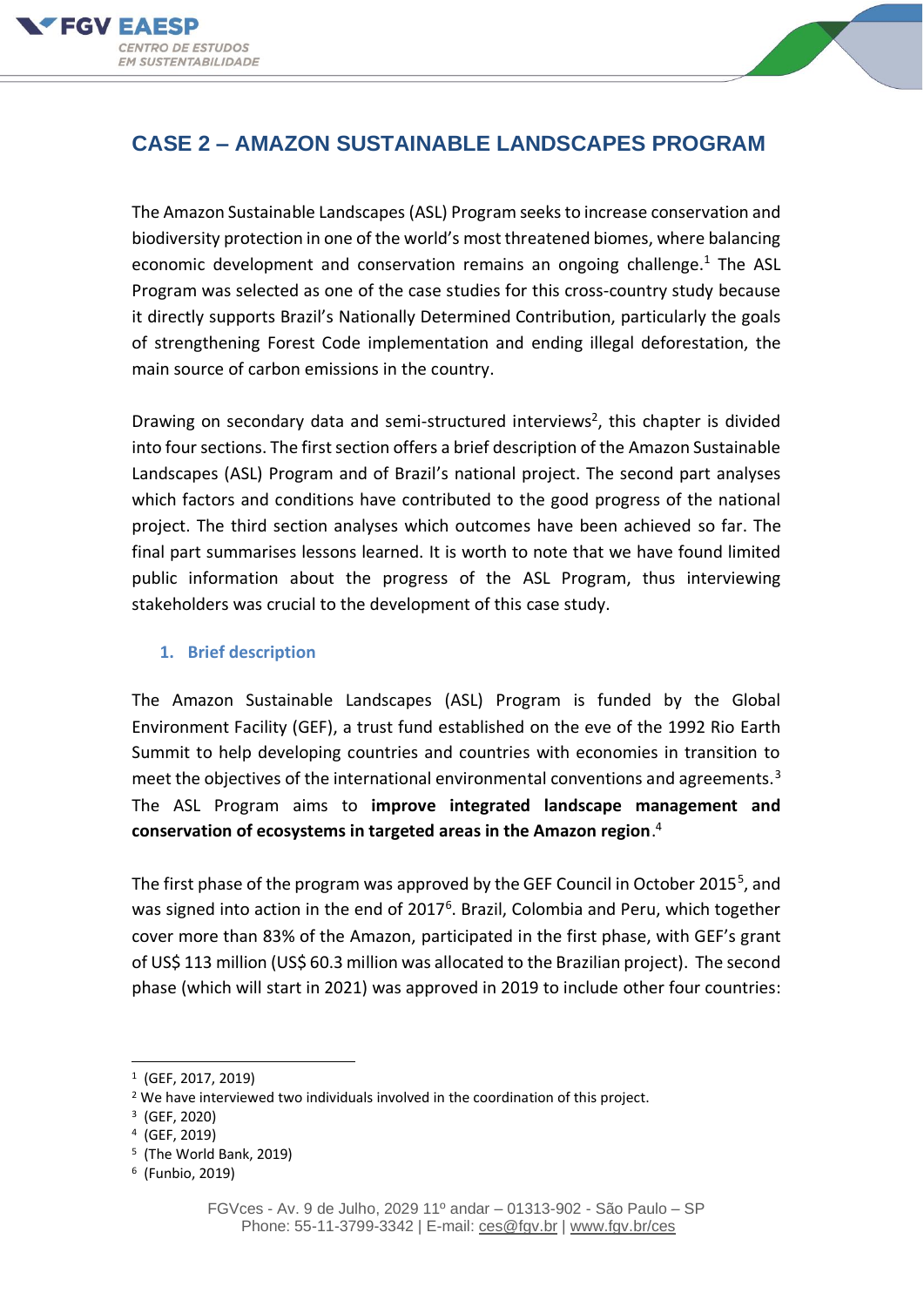



Ecuador, Bolivia, Suriname and Guyana. GEF's contribution in the second phase totals US\$ 88 million, of which US\$ 19 million goes to the Brazilian project<sup>7</sup> (Table 1).

The ASL Program has four components:

- **Component 1 – Integrated Amazon Protected Areas:** aims to increase areas of globally significant forest and freshwater ecosystems under legal protection; to strengthen protected areas management; and to enhance long-term financing for national protected areas systems.
- **Component 2 – Integrated Landscape Management:**seeks to increase areas of forests and watersheds brought under sustainable land and water management practices; to increase capacity for and participation in sustainable forest- and freshwater-friendly value chains; and to increase areas restored or at least undergoing restoration or regeneration.
- **Component 3 - Policies for Protected and Productive Landscapes:** aims to strengthen capacity to enforce policy and regulatory frameworks for natural resource conservation/sustainable use and combatting illegal activities; to mainstream environmental concerns into economic sectors which currently lead to land clearing and forest degradation; to increase participatory governance and planning for landscape connectivity; to enhance technical support and financial incentives for adoption of sustainable land and water management; and to strengthen environmental and social monitoring frameworks, systems and tools.
- **Component 4 - Capacity Building and Regional Cooperation:** seeks to strengthen implementation capacity among national project stakeholders; to strengthen capacity for regional coordination to manage terrestrial and freshwater ecosystems; to increase stakeholder knowledge on conservation and sustainable land and water management in the Amazon; and to strengthen Program-level monitoring and evaluation systems.<sup>8</sup>

| <b>THE REPORT CONTRACTORY OF CITY CONSTITUTION CONTRACTORY CONTRACTORY CONTRACTORY</b> |             |              |  |  |  |
|----------------------------------------------------------------------------------------|-------------|--------------|--|--|--|
| Component                                                                              | First phase | Second phase |  |  |  |
| Integrated<br>1<br>Amazon<br>$\overline{\phantom{a}}$<br><b>Protected Areas</b>        | 43,005,018  | 21,901,938   |  |  |  |
| Integrated<br>Landscape<br>$\mathcal{P}$<br>Management                                 | 42,561,284  | 35,468,023   |  |  |  |
| 3 - Policies for Protected and<br>Productive Landscapes                                | 13,957,699  | 10,371,387   |  |  |  |
| <b>Building</b><br>and<br>Capacity<br>4<br><b>Regional Cooperation</b>                 | 10,357,860  | 16,752,097   |  |  |  |

Table 1 – Financial contributions of the Global Environment Fund (GEF) to the ASL Program, in US\$

 $7$  (GEF, 2017, 2019) and interviews

<sup>8</sup> (GEF, 2019)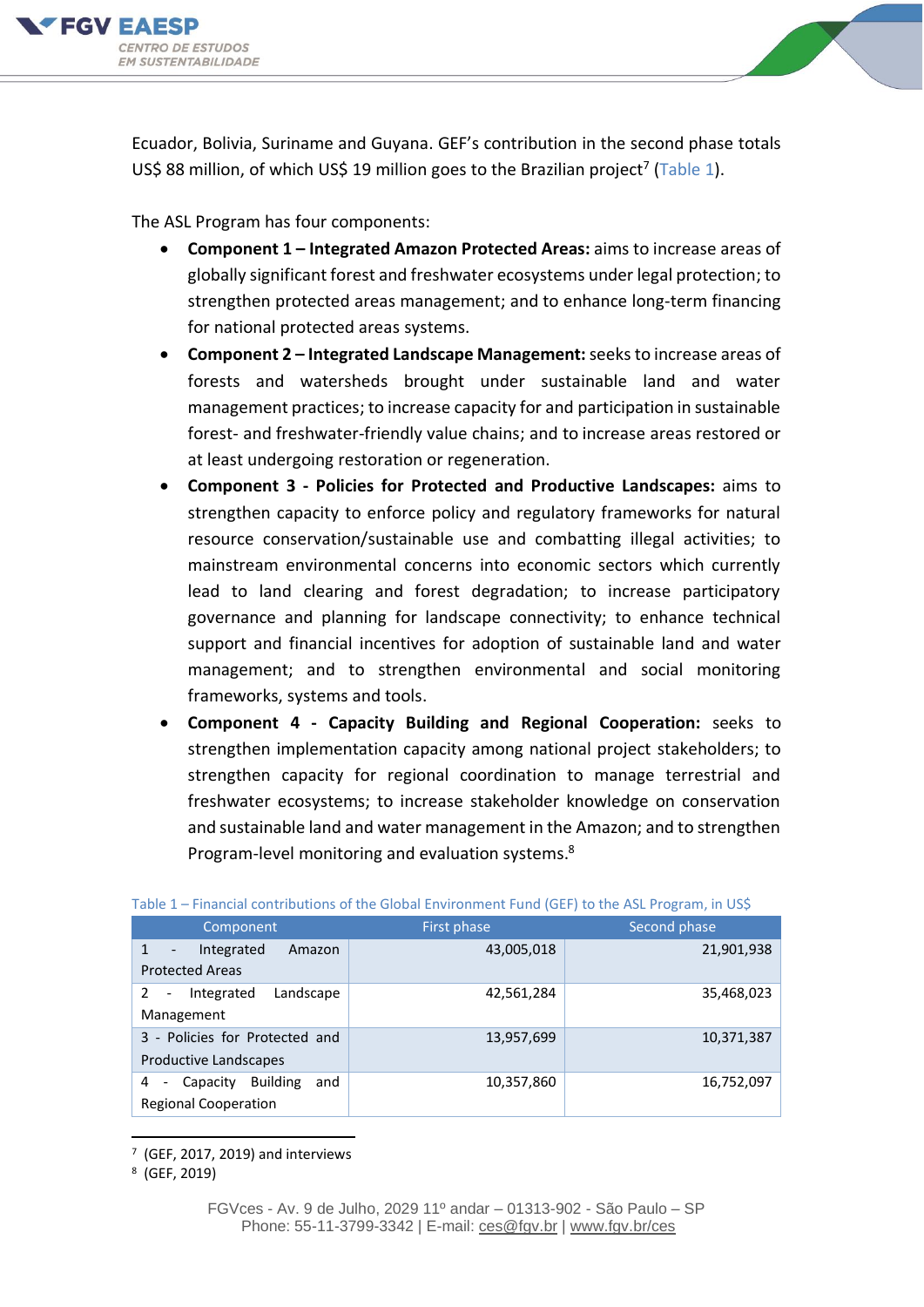



| Component                      | First phase | Second phase |  |
|--------------------------------|-------------|--------------|--|
| <b>Project Management Cost</b> | 3,802,594   | 3,811,828    |  |
| Total                          | 113,684,455 | 88,305,273   |  |
| Source: (GEF, 2017, 2019)      |             |              |  |

All national projects are coordinated by the countries' Ministries of the Environment, and reflect the Program's regional strategy, developing activities in each of the four components according to national priorities.

### **ASL Program in Brazil**

In Brazil, the national project's **first component** (Integrated Amazon Protected Areas) supports the Amazon Protected Areas Program (ARPA), a program launched by the Brazilian government in 2002, which is coordinated by the Ministry of the Environment and managed by the Brazilian Biodiversity Fund (Funbio).

The objective of ARPA is to expand and strengthen the National System of Conservation Units in the Amazon, to protect 60 million hectares, to fund the management of these areas in the short- and long-term, and to promote sustainable development in the region. ARPA is aligned with the main public policies and strategies aimed at conservation in the Amazon region, such asthe Sustainable Amazon Plan, the Action Plan for Deforestation Prevention and Control in the Legal Amazon (PPCDam), the National Plan for Protected Areas and the National Plan for Climate Change.<sup>9</sup>

In 2014, a Transition Fund was created "to ensure the conservation of biodiversity and ecosystem services in 60 million hectares of the Brazilian Amazon region through the effective management of the Conservation Units supported by ARPA"<sup>10</sup>. The idea of the Fund is to gradually transition the financing of ARPA from donor to public funding over a period of 25 years (World Bank, 2017). The ASL national project was a contributor to the ARPA Transition Fund, donating USD 30 million<sup>11</sup>. Today, ARPA supports 117 Conservation Units in the region: 60 Conservation Units for Sustainable Use<sup>12</sup> and 57 Conservation Units for Integral Protection<sup>1314</sup>.

<sup>&</sup>lt;sup>9</sup> (MMA, 2019)

<sup>10</sup> (MMA, 2015)

<sup>11</sup> (Funbio, 2019; MMA, 2019) and interviews

<sup>&</sup>lt;sup>12</sup> In Conservation Units for Sustainable Use, the extraction and use of natural resources are allowed as long as the perpetuity of renewable environmental resources and ecological processes is ensured (MMA, 2020b).

<sup>&</sup>lt;sup>13</sup> In Conservation Units for Integral Protection, the indirect use of natural resources (tourism, scientific research etc.) is allowed, whilst the consumption, extraction or damage to those resources is forbidden (MMA, 2020b).

<sup>14</sup> (MMA, 2018)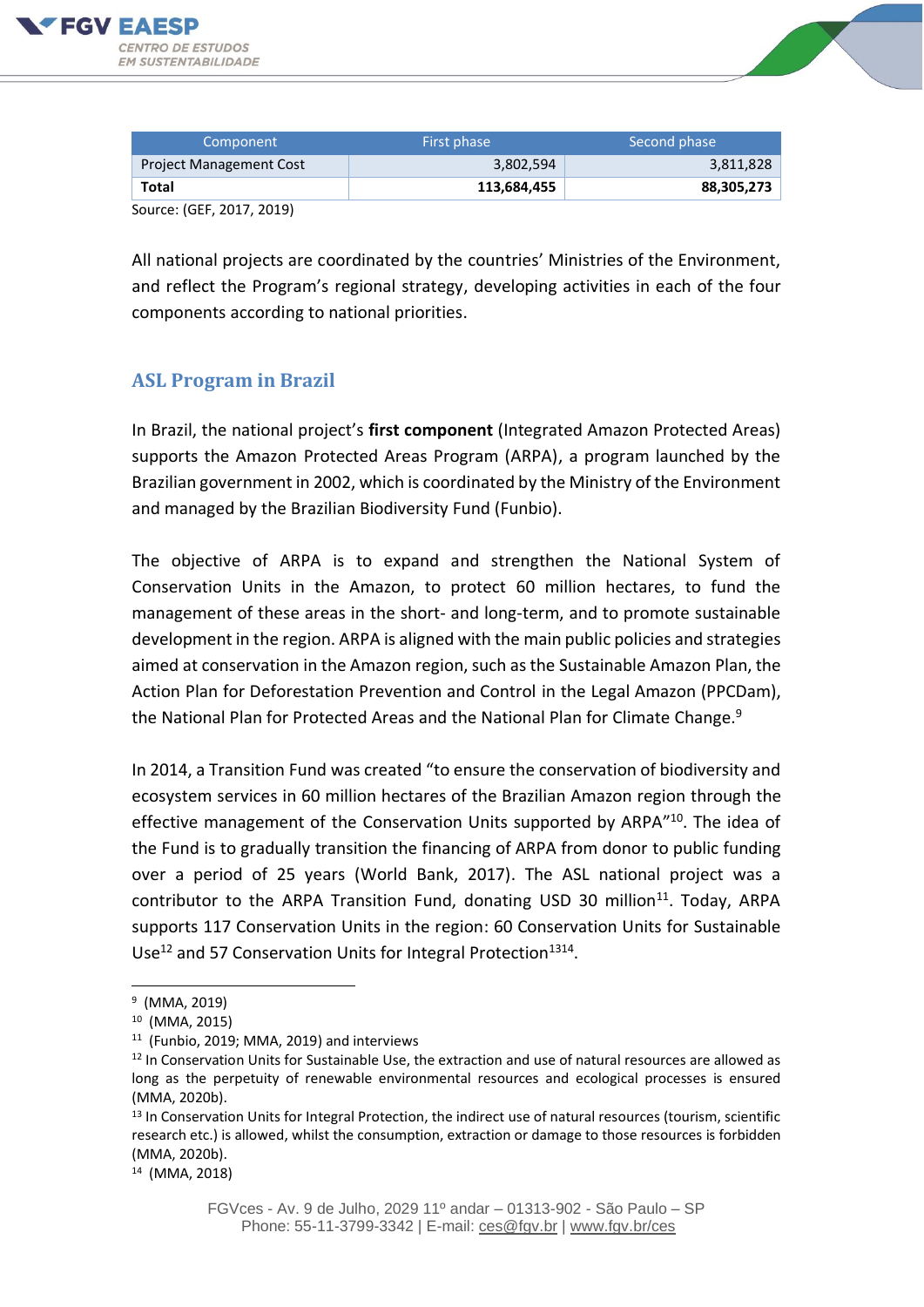



The **second component** of the national project (Integrated Landscape Management) supports the implementation of the Brazilian Forest Code (Law 12651/2012). It also promotes the development of sustainable productive value chains and helps consolidate Conservation Units which are not included in the ARPA Program.<sup>15</sup>

With regard to Forest Code implementation, the activities of the project contribute to build capacity of Environmental Secretaries of four states (Acre, Amazonas, Pará and Rondônia) so that they are able to verify landowners' Rural Environmental Registries. According to the Forest Code, rural landowners are required to register their properties in the government's Rural Environmental Registry System (Sicar), stating whether they have Permanent Preservation Areas<sup>16</sup> and Legal Reserve Areas<sup>17</sup> covered with natural vegetation in their properties.<sup>18</sup>

The states' Environmental Secretaries are then responsible for checking the accuracy of the information provided by the landowners. The ASL project strengthens the capacity of these Environmental Secretaries by purchasing equipment and infrastructure, and by financing the employment of staff and consultants who can verify landowners' registries. The Forest Code also mandates that states' Environmental Secretaries assist small landowners who are not compliant with the Forest Code to develop forest restoration plans. The ASL project contributes to this activity by funding the hiring of staff and by developing forest restoration models.  $^{19}$ 

The second component of the project also supports the development of sustainable productive value chains for timber and non-timber forest products and for fishing in the Amazon region, particularly in Conservation Units for Sustainable Use. The type of support offered by the project varies from purchasing equipment to building storage/processing shedsfor extractive products, depending on the needs and gaps of the productive value chains. <sup>20</sup>

<sup>15</sup> Interviews

<sup>&</sup>lt;sup>16</sup> The Forest Code requires that rural landowners conserve or restore specific areas (called Permanent Preservation Areas) such as riverbeds to preserve water resources, facilitate the flow of flora and fauna and ensure the well-being of human populations.

<sup>&</sup>lt;sup>17</sup> According to the Forest Code, rural landowners must conserve a portion of their property covered with vegetation for conservation and sustainable land use purposes. For example, in the Amazon biome, landowners must keep 80% of their properties with natural vegetation. For properties in the Cerrado inside the Legal Amazon region, the proportion is 35%.

<sup>18</sup> Interviews

<sup>19</sup> Interviews

<sup>20</sup> Interviews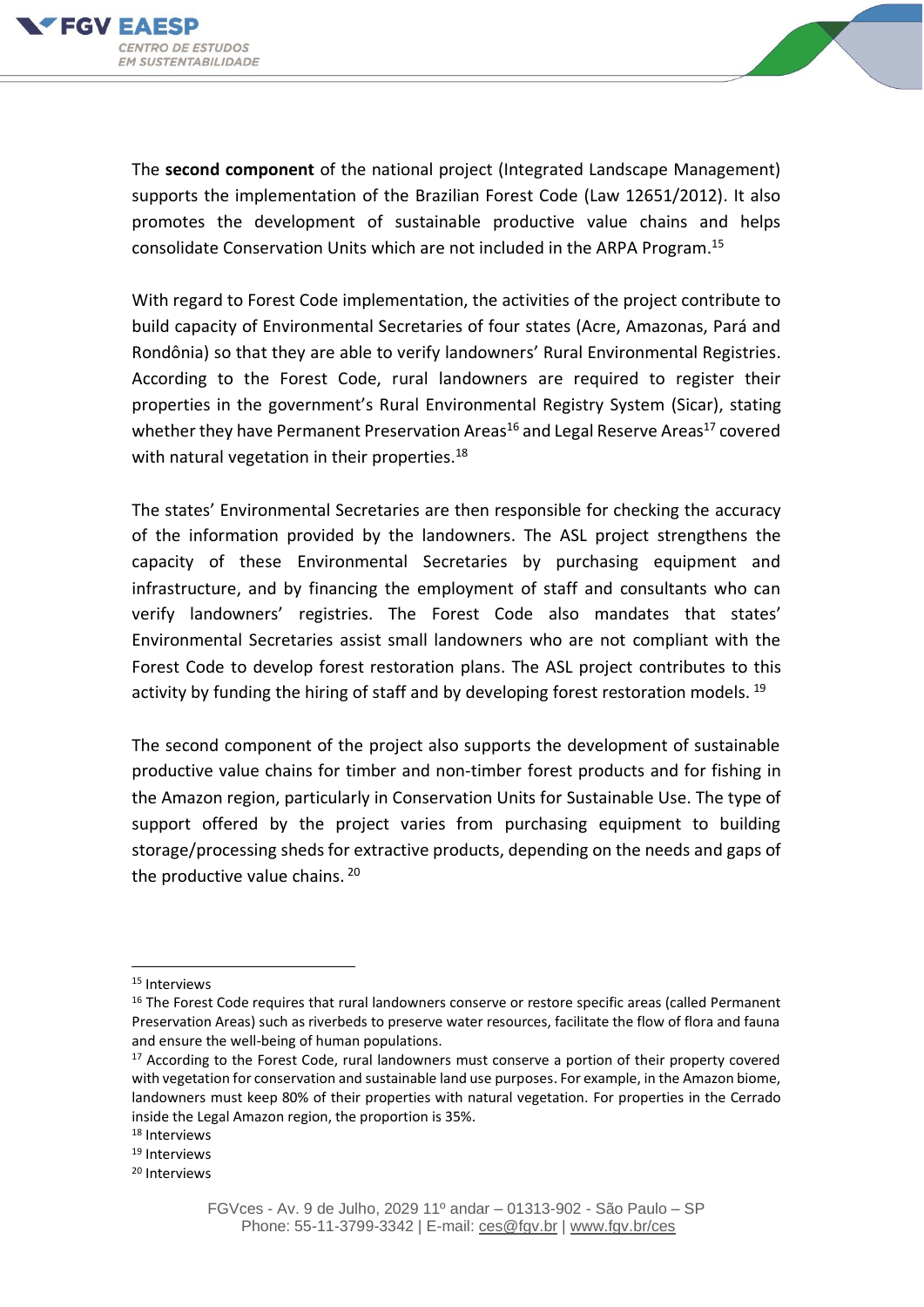



Finally, this component of the project supports integrated management, such as the consolidation of Environmental Protection Areas (APAs, in Portuguese), which are Conservation Units not supported by the ARPA Program. Activities include the development of forest management plans and capacity building.<sup>21</sup>

In the **third component** (Policies for Protected and Productive landscapes), the ASL project finances studies that support the design of tenders for timber exploitation in national forests. In these tenders, private companies bid for the right to manage pieces of land in national forests and to extract timber, often for a 30-year period. The studies financed by the ASL project analyse the conditions for the concession, such as timber price, existing infrastructure and logistics in the national forests, market and socioeconomic conditions, and conducts a preliminary inventory in the exploitation area. 22

The **fourth component** (Capacity Building and Regional Cooperation) funds project management activities, including workshops with state representatives, progress reports, and meetings of the Operational Committee and the Advisory Board. Facilitated by the World Bank, the national project team also cooperates and shares experiences with other country teams in regional conferences and through online platforms. In addition, the Bank promotes capacity building on topics of common interest, e.g., by organising regional courses on community tourism in Conservation Units and community forest management, benefiting all country participants.<sup>23</sup>

With regard to the governance of the Brazilian project:

- the World Bank is the implementing agency;
- Funbio is the executing agency of Component 1;
- Conservation International Brazil is the executing agency of Components 2, 3 and 4;
- The Biodiversity Secretary of the Ministry of the Environment is the project coordinator.

The project has an Operational Committee, which safeguards that the objectives of the project are attained. The Committee's responsibilities include planning the national project, approving operational plans, and ensuring alignment between the project and national and regional strategies. The Committee is comprised by the Biodiversity and

<sup>21</sup> Interviews

<sup>22</sup> (Serviço Florestal Brasileiro, 2019) and interviews

<sup>23</sup> Interviews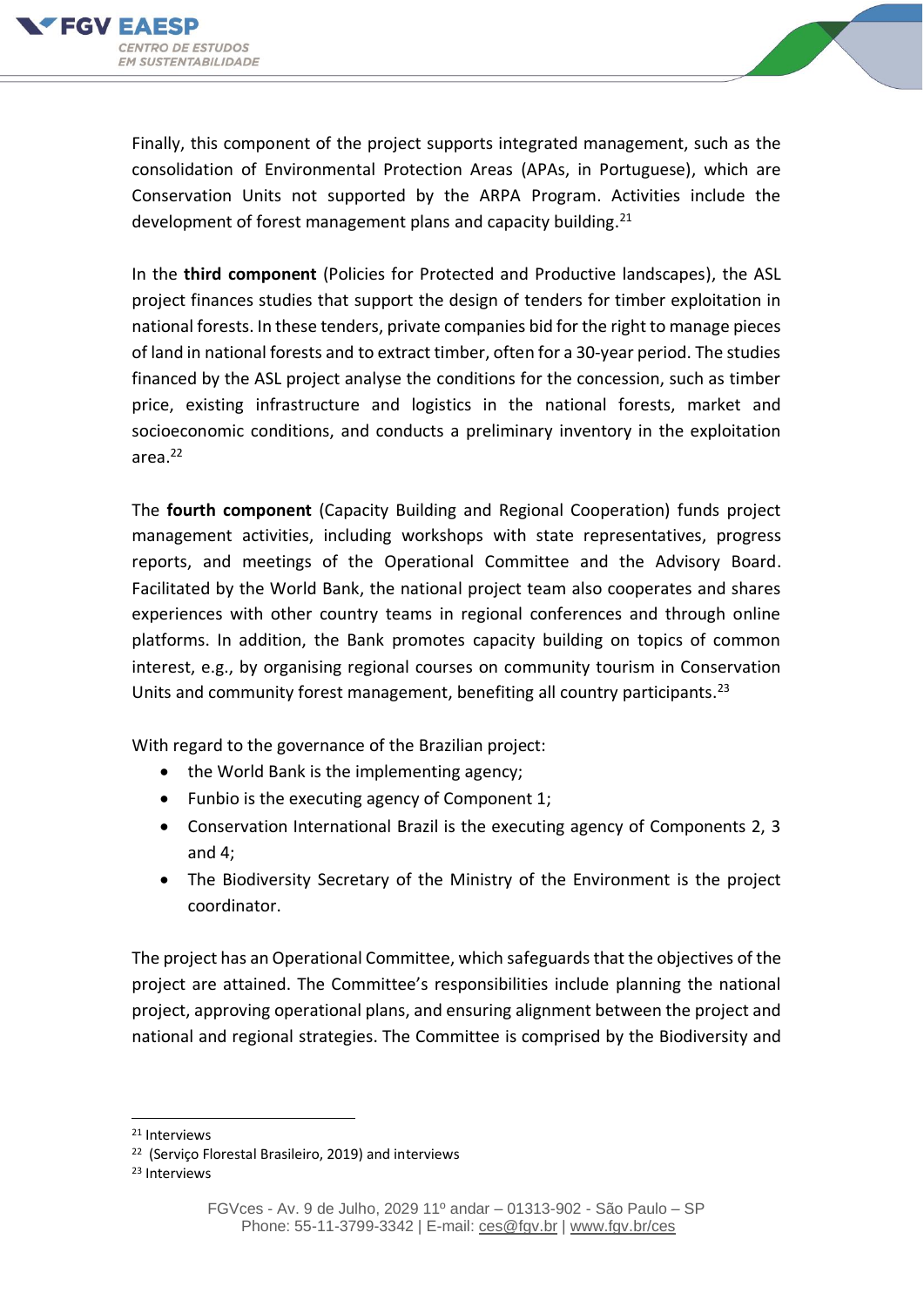



Executive Secretaries of the Ministry of the Environment, the Brazilian Forest Service<sup>24</sup>, Chico Mendes Biodiversity Institute (ICMBio)<sup>25</sup> and the states' environmental secretaries. The executing agencies (Funbio and Conservation International Brazil) have the right to participate and speak, but not the right to vote. $^{26}$ 

The national project also has an Advisory Board, which is responsible for providing policy-level and strategic recommendations. The Board is composed of representatives from the Brazilian Forest Service, ICMBio, the states' environmental secretaries and two civil society organisations: the Institute of Conservation and Sustainable Development of the Amazon (Idesam) and the Amazon Environmental Research Institute (Ipam). These NGOs were selected after a request from the project's Operational Committee to the Amazon Restoration Alliance, asking the Alliance to choose organisations that operate in the Amazon region and, preferably, that are based in the region. The Advisory Board has not yet had any meetings, and the first meeting is expected to take place in the first semester of  $2020.<sup>27</sup>$ 

### **2. Processes**

Some factors and conditions have contributed to the good progress of the ASL national project.

### 2.1. Economics

In the first phase of the ASL Program, the Brazilian project received US\$ 60.3 million, while the country is expected to receive less than a third of this figure in the second phase (US\$ 19 million). The reason for such steep decrease is GEF's new classification of developing countries, which sees Brazil as having a strong economy and being less dependent on donations from developed nations. However, one interviewee defended the provision of grants to Brazil, arguing that donations to emerging markets help to attract and sustain additional resources to the project. As shown in Table 2, in the first phase of the ASL project, the US\$ 60.3 million grant was complemented with counterpart funds from federal and state budgets.<sup>28</sup>

 $24$  A government agency responsible for forest management and implementation of the Forest Code (World Bank, 2017).

 $25$  A government agency responsible for management of federal protected areas and threatened species in Brazil (World Bank, 2017).

<sup>26</sup> (MMA, 2020a) and interviews

<sup>27</sup> (World Bank, 2017) and interviews

<sup>28</sup> Interviews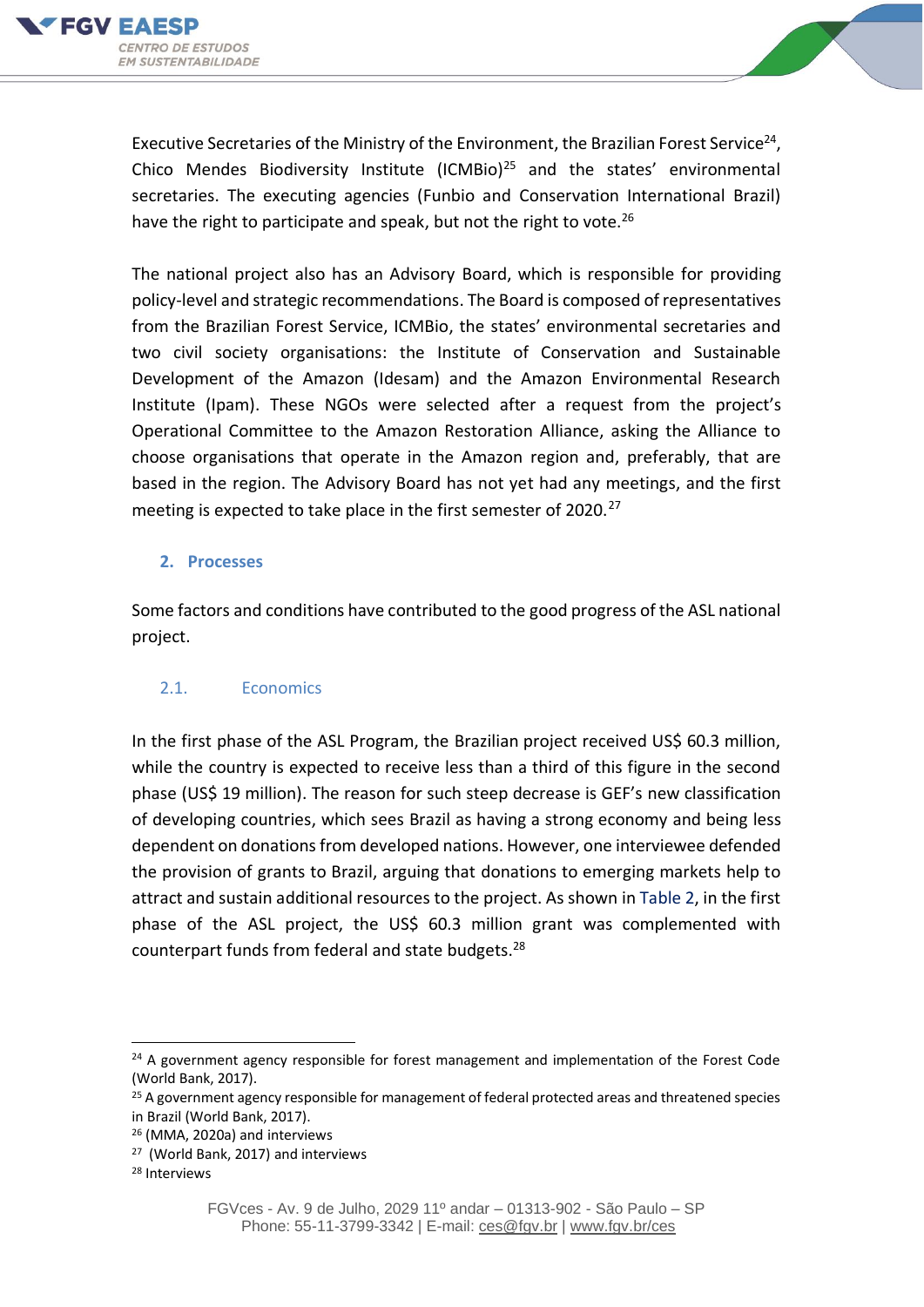

| <b>Component</b>                                                                           | <b>Total project cost</b><br>(US\$, million) | <b>Parallel co-financing</b><br>(US\$, million) | <b>GEF financing (US\$,</b><br>million) |
|--------------------------------------------------------------------------------------------|----------------------------------------------|-------------------------------------------------|-----------------------------------------|
| 1. Amazon Protected<br><b>Areas System</b>                                                 | 215.00                                       | 185.00                                          | 30.00                                   |
| 2. Integrated<br>Landscape<br><b>Management</b>                                            | 136.66                                       | 117.36                                          | 19.00                                   |
| 3. Policies for<br><b>Protection and</b><br><b>Recovery of Native</b><br><b>Vegetation</b> | 53.66                                        | 46.33                                           | 7.33                                    |
| 4. Capacity Building,<br><b>Cooperation, and</b><br><b>Protect Coordination</b>            | 29.09                                        | 25.09                                           | 4                                       |
| <b>Total costs</b>                                                                         | 434.11                                       | 373.78                                          | 60.33                                   |

#### Table 2 – Project cost and financing

Source: (World Bank, 2017)

### 2.2. Governance

One interviewee claimed that the **strong participation of state representatives** has contributed to the smooth progress of the national project. As the objective of the project includes Forest Code implementation and states have the mandate to verify landowners' compliance, the Ministry of the Environment has made efforts to ensure that state representatives were engaged in the project and had a strong sense of project ownership. One of the measures to ensure such engagement was planning and designing the project's activities in close connection with the states' Environmental Secretaries so as to reflect their regional priorities. As a result, state teams are viewed as empowered and truly involved in the project.

Another positive factor mentioned by the interviewees is the selection of Conservation International Brazil as one of the **executing agencies**. Rather than selecting an organisation that was merely responsible for managing the budget and coordinating tendering and hiring processes, the Ministry of the Environment has opted to choose an organisation which also had **technical know-how** in conservation matters. Such expertise has benefited the state teams, with Conservation International allocating two regional coordinators to work locally: one regional coordinator in Manaus (capital of Amazonas) to assist the states of Amazonas and Pará, and another regional coordinator in Porto Velho (capital of Rondônia) to support the teams in the states of Acre and Rondônia. According to one interviewee, the technical criterion adopted to select the executing agency has contributed to a more successful implementation of the project.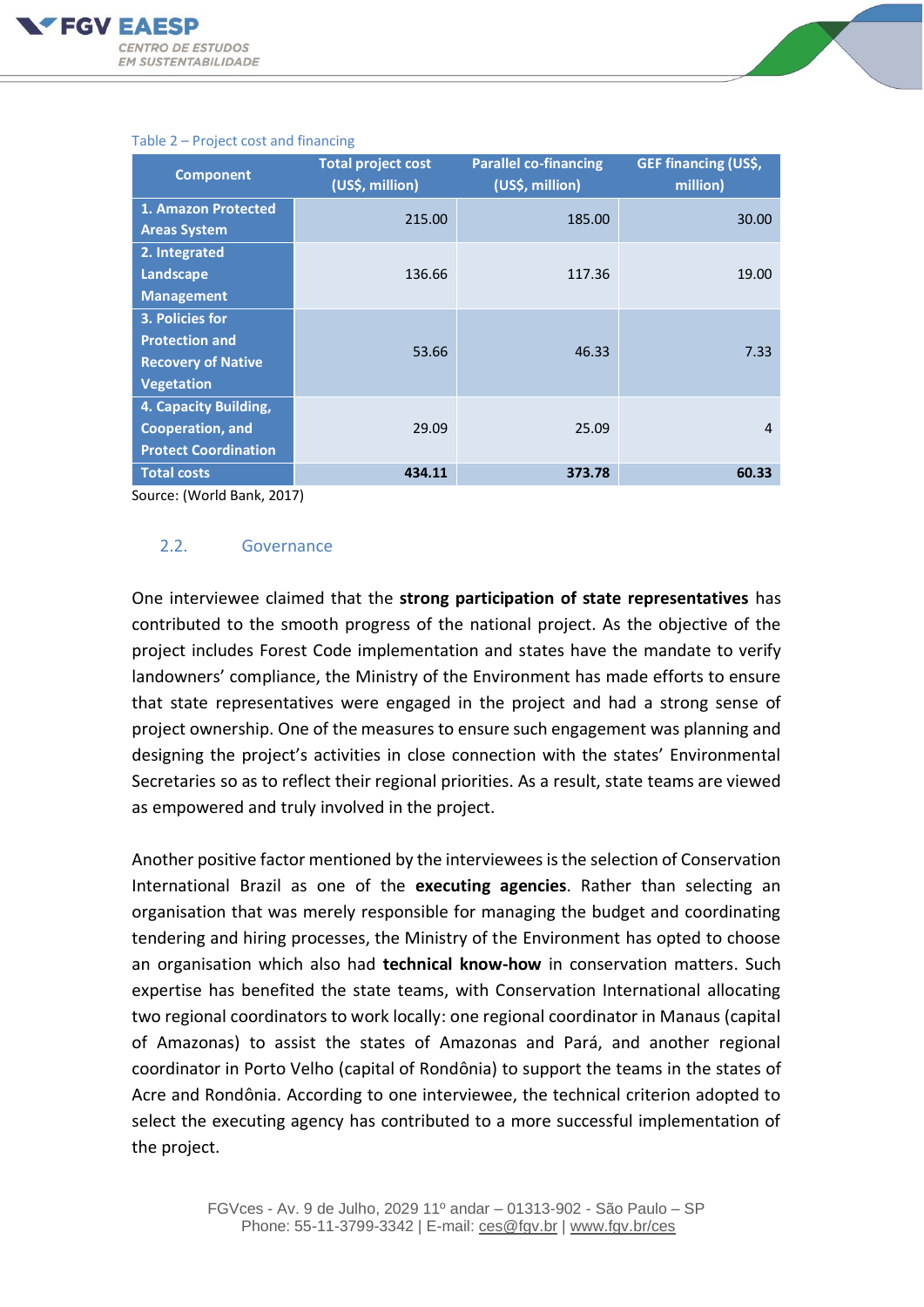



Third, the interviewees cited the **expertise of both the World Bank and of the Brazilian Ministry of the Environment** in developing international cooperation projects. Having good knowledge of project management was found to have contributed to the functioning of the ASL project.

### **3. Outcomes**

The interviewees believe that it is still early to assess whether the national project has succeeded in attaining its goals, but they trust that the project is on the right track and should deliver its objectives. A preliminary assessment can be found below.

### 3.1. Policy outcomes

Although a relationship of causality cannot be established between the results of the ARPA Program and the funds allocated by the ASL project to the ARPA Transition Fund, it is fair to argue that ASL's grant contributes to protect the 117 Conservation Units under ARPA. One of the interviewees observed that the activities developed by ARPA also produced social outcomes, contributing to protect the lifestyles of traditional populations, such as indigenous people and riverine populations.

### 3.2. Implementation of existing policies

As described previously, the ASL Program has contributed to implement the Forest Code in Brazil, providing the means and enhancing the capacity of Environmental Secretaries of four Amazon states to verify rural properties' Rural Environmental Registries and to assist small landowners to develop forest restoration plans.

### **4. Lessons learned**

The ASL Program contributes to implement the Forest Code, protect Conservation Units and develop sustainable productive chains. Although the Program's main objective ("to improve integrated landscape management and conservation of ecosystems in targeted areas in the Amazon region") does not explicitly address climate change issues, the ASL project contributes to the attainment of Brazil's NDC, particularly Forest Code implementation and ending illegal deforestation, the main source of carbon emissions in the country.

The factors which have contributed to the smooth progress of the project thus far include: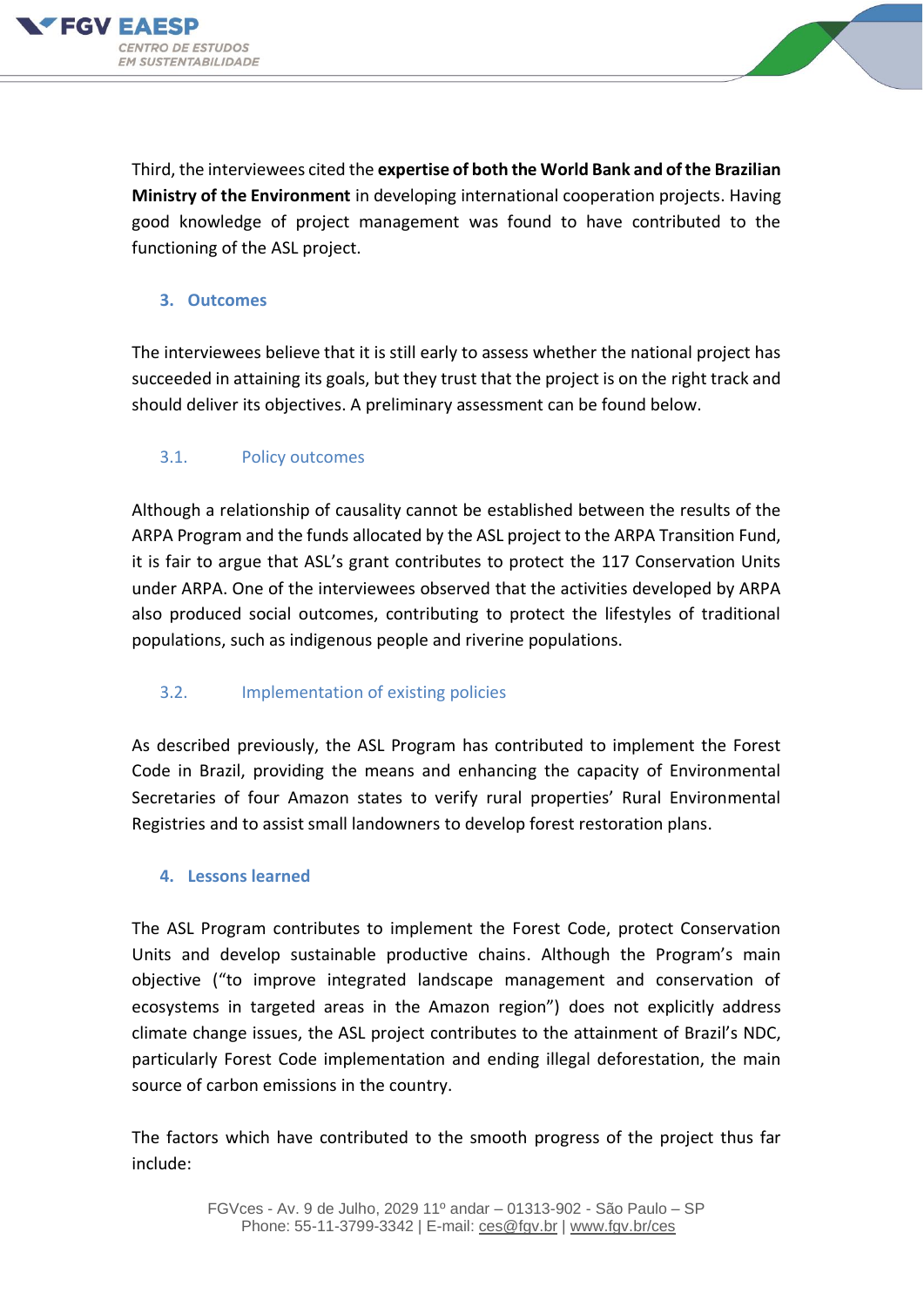



• The capacity to attract and maintain additional resources to finance the projects;

**H1:** The provision of ICF from an international institution that is recognised for its professional standards (e.g. The World Bank) reinforce the importance of certain programs/projects and the channelling of public funds to the same programs/projects.

- The strong participation of the Amazon states in the project;
- The technical know-how of the implementing agency (Conservation International Brazil);
- The expertise of the World Bank and of the Brazilian Ministry of the Environment in developing international cooperation projects.
- The projects financed by the Amazon Sustainable Landscapes Program are aligned with national public policies, contributing to their implementation, particularly the Forest Code.

**H2:** ICF strengthens government implementing capacity when aligned with existing public policies.

It would be interesting to have a follow-up study in a few years to assess the extent to which the goals of the project were attained and what impacts have been achieved. Given that the national project focus on filling gaps and addressing specific needs in policy implementation – for instance, by contributing to enhance capacity of the Environmental Secretaries, purchasing infrastructure for productive chains and cofinancing the ARPA Transition Fund -, the expectation is that the transformational change of the project will be primarily of a complementary role to the implementation of existing policies.

### **References**

- Funbio. (2019). Amazon Sustainable Landscapes Program. Retrieved December 20, 2019, from https://www.funbio.org.br/en/programas\_e\_projetos/asl/
- GEF. (2017). GEF-6 Program Framework Document. Retrieved February 12, 2020, from http://wwfgef.org/gef/wp-content/uploads/2017/03/Amazon-Sustainable-Landscapes\_Program-Framework-Document.pdf
- GEF. (2019). Amazon Sustainable Landscapes Program Phase II. Retrieved February 12, 2020, from https://www.thegef.org/sites/default/files/webdocuments/10198 IP Amazon PFD.pdf
- GEF. (2020). Funding. Retrieved February 12, 2020, from https://www.thegef.org/about/funding
- MMA. (2015). Fundo de Transição. Retrieved March 5, 2020, from